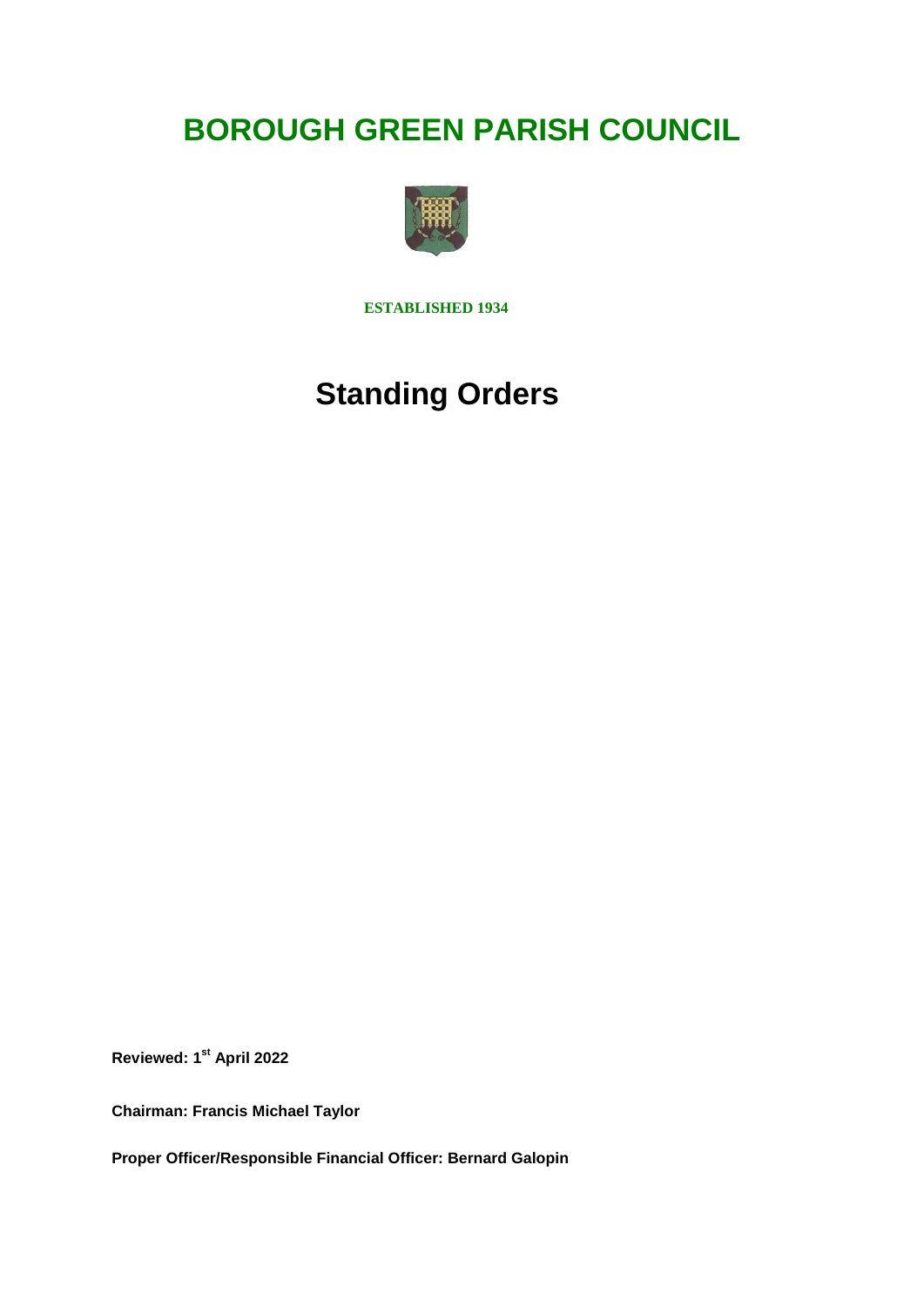## **Contents**

- 1. Rules of Debate at Meetings 3
- 2. Disorderly Conduct at Meetings 4
- 3. Meetings Generally 5
- 4. Committees and Sub-Committees 8
- 5. Ordinary Council Meetings 9
- 6. Extraordinary Meetings of the Council, Committees and Sub-Committees 11
- 7. Previous Resolutions 11
- 8. Voting on Appointments 11
- 9. Motions for a Meeting that Require Written Notice to the Proper Officer 12
- 10. Motions at a Meeting that Do Not Require Written Notice 12
- 11. Management of Information 13
- 12. Draft Minutes 13
- 13. Code of Conduct: Dispensations 14
- 14. Code of Conduct: Complaints 15
- 15. Proper Officer 15
- 16. RFO: Responsible Financial Officer 17
- 17. Accounts and Accounting Statements 17
- 18. Financial Controls and Procurement 17
- 19. Handling Staff Matters 19
- 20. Responsibilities to Provide Information 19
- 21. Responsibilities under Data Protection Legislation 20
- 22. Relations with the Press/Media 20
- 23. Execution and Sealing of Legal Deeds 20
- 24. Communications with District, County and Unitary Councillors 20
- 25. Restrictions on Councillor Activities 21
- 26. Standing Orders Generally 21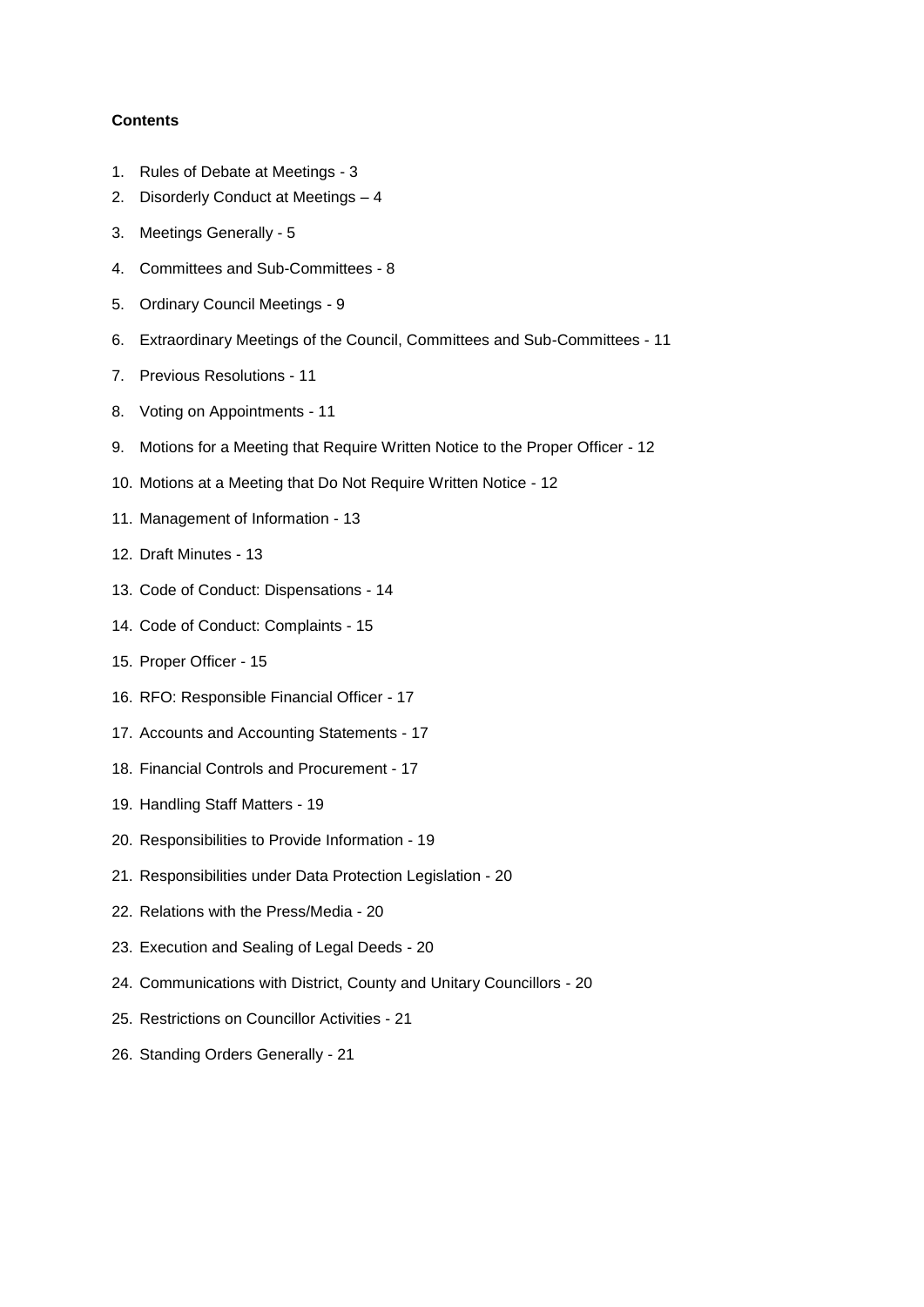## **1. Rules of Debate at Meetings**

- a Motions on the agenda shall be considered in the order that they appear unless the order is changed at the discretion of the chairman of the meeting.
- b A motion (including an amendment) shall not be progressed unless it has been moved and seconded.
- c A motion on the agenda that is not moved by its proposer may be treated by the chairman of the meeting as withdrawn.
- d If a motion (including an amendment) has been seconded, it may be withdrawn by the proposer only with the consent of the seconder and the meeting.
- e An amendment is a proposal to remove or add words to a motion. It shall not negate the motion.
- f If an amendment to the original motion is carried, the original motion (as amended) becomes the substantive motion upon which further amendment(s) may be moved.
- g An amendment shall not be considered unless early verbal notice is given at the meeting and, if requested by the chairman of the meeting, is expressed in writing to the chairman.
- h A councillor may move an amendment to his own motion if agreed by the meeting. If a motion has already been seconded, the amendment shall be with the consent of the seconder and the meeting.
- i If there is more than one amendment to an original or substantive motion, the amendments shall be moved in the order directed by the chairman of the meeting.
- j Subject to standing order 1(k), only one amendment shall be moved and debated at a time, the order of which shall be directed by the chairman of the meeting.
- k One or more amendments may be discussed together if the chairman of the meeting considers this expedient but each amendment shall be voted upon separately.
- l A councillor may not move more than one amendment to an original/substantive motion.
- m The mover of an amendment has no right of reply at the end of debate on it.
- n Where a series of amendments to an original motion are carried, the mover of the original motion shall have a right of reply either at the end of debate on the first amendment or at the very end of debate on the final substantive motion immediately before it is put to the vote.
- o Unless permitted by the chairman of the meeting, a councillor may speak once in the debate on a motion except:
	- i. to speak on an amendment moved by another councillor;
	- ii. to move or speak on another amendment if the motion has been amended since he last spoke;
	- iii. to make a point of order;
	- iv. to give a personal explanation; or
	- v. to exercise a right of reply.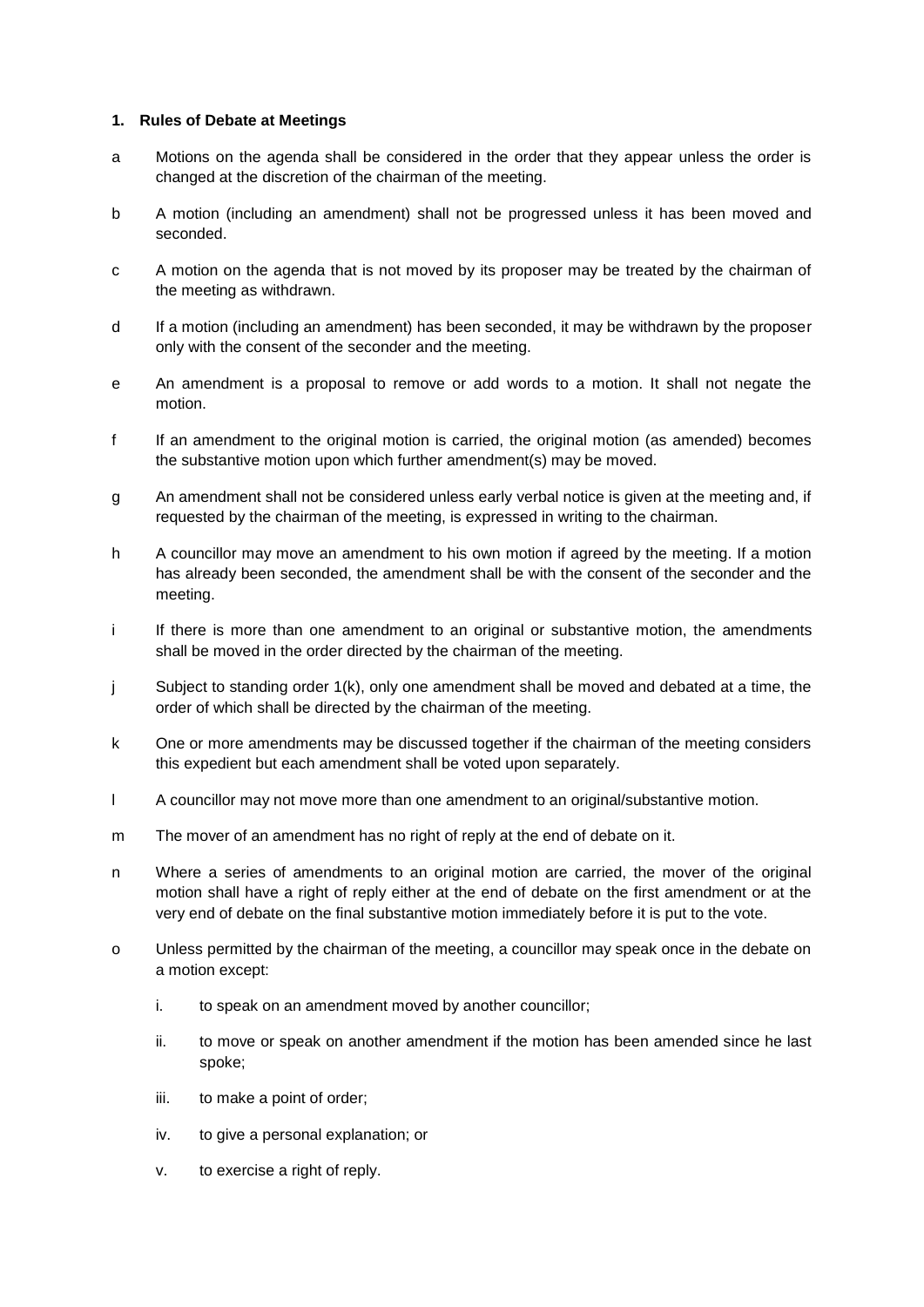- p During the debate on a motion, a councillor may interrupt only on a point of order or a personal explanation and the councillor who was interrupted shall stop speaking. A councillor raising a point of order shall identify the standing order which he considers has been breached or specify the other irregularity in the proceedings of the meeting he is concerned by.
- q A point of order shall be decided by the chairman of the meeting and his decision shall be final.
- r When a motion is under debate, no other motion shall be moved except:
	- i. to amend the motion;
	- ii. to proceed to the next business;
	- iii. to adjourn the debate;
	- iv. to put the motion to a vote;
	- v. to ask a person to be no longer heard or to leave the meeting;
	- vi. to refer a motion to a committee or sub-committee for consideration;
	- vii. to exclude the public and press;
	- viii. to adjourn the meeting; or
	- ix. to suspend particular standing order(s) excepting those which reflect mandatory statutory or legal requirements.
- s Before an original or substantive motion is put to the vote, the chairman of the meeting shall be satisfied that the motion has been sufficiently debated and that the mover of the motion under debate has exercised or waived his right of reply.
- t Excluding motions moved under standing order 1(r), the contributions or speeches by a councillor shall relate only to the motion under discussion and shall not exceed five (5) minutes without the consent of the chairman of the meeting.

#### **2. Disordely Conduct at Meetings**

- a No person shall obstruct the transaction of business at a meeting or behave offensively or improperly. If this standing order is ignored, the chairman of the meeting shall request such person(s) to moderate or improve their conduct.
- b If person(s) disregard the request of the chairman of the meeting to moderate or improve their conduct, any councillor or the chairman of the meeting may move that the person be no longer heard or be excluded from the meeting. The motion, if seconded, shall be put to the vote without discussion.
- c If a resolution made under standing order 2(b) is ignored, the chairman of the meeting may take further reasonable steps to restore order or to progress the meeting. This may include temporarily suspending or closing the meeting.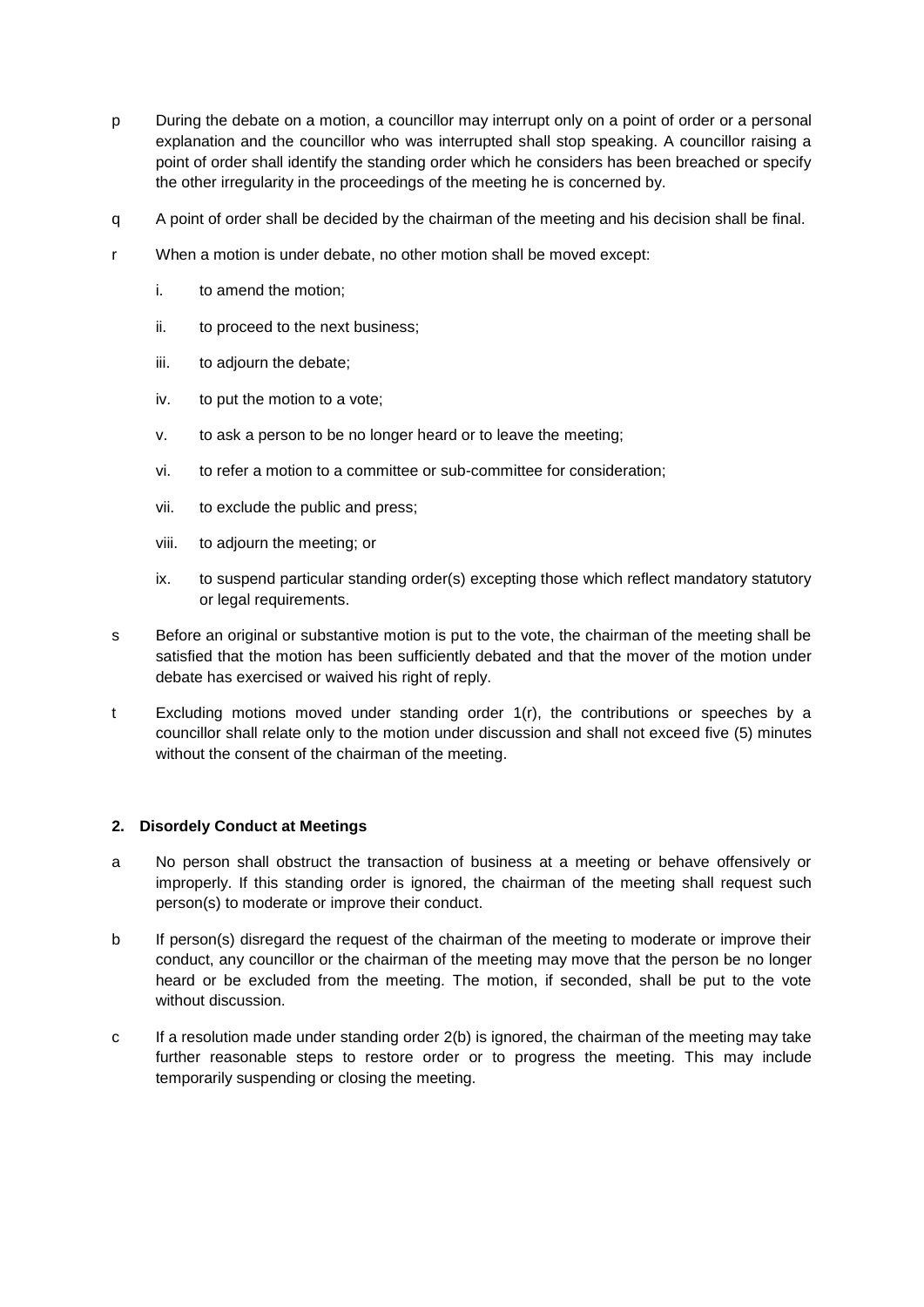## **3. Meetings Generally**

In respect of a reference in any enactment to a meeting of Borough Green Parish Council, for a period of 12 months from the  $4<sup>th</sup>$  April 2022, as they may determine:

(a) hold such meetings and at such hour and on such days; and

(b) alter the frequency, move or cancel such meetings, without requirement for further notice.

A reference in any enactment to a meeting of the Borough Green Parish Council is not limited to a meeting of persons all of whom, or any of whom, are present in the same place and any reference to a "place" where a meeting is held, or to be held, includes reference to more than one place including electronic, digital or virtual locations such as internet locations, web addresses or conference call telephone numbers.

For the purposes of any such enactment, a member of Borough Green Parish Council (a "member in remote attendance") attends the meeting at any time if all the conditions in the subsection below are satisfied.

Those conditions are that the member in remote attendance is able at that time:

\* to hear and to be heard and to see and to be seen throughout the meeting.

\* to exercise the right of speaking at the meeting.

\* where an Internet link is used to facilitate meetings, attendance details via Zoom will be advertised on the BGPC website with the agenda, informing the general public about the meeting. A zoom link will then be provided to any member of the public wishing to attend the meeting remotely. Therefore, people attending the meeting via an internet link will have the same rights as those in physical attendance.

In this regulation any reference to a member, or a member of the public or press, attending a meeting includes that person attending by remote access.

The provision made in this regulation applies notwithstanding any prohibition or other restriction contained in the standing orders or any other rules of Borough Green Parish Council governing the meeting and any such prohibition or restriction has no effect.

| <b>Full Council meetings</b> | $\bullet$ |
|------------------------------|-----------|
| Committee meetings           |           |
| Sub-committee meetings       | Ο         |

a Meetings shall not take place in premises which at the time of the meeting are used for the supply of alcohol, unless no other premises are available free of charge or at a reasonable cost.

b The minimum three clear days for notice of a meeting does not include the day on which notice was issued, the day of the meeting, a Sunday, a day of the Christmas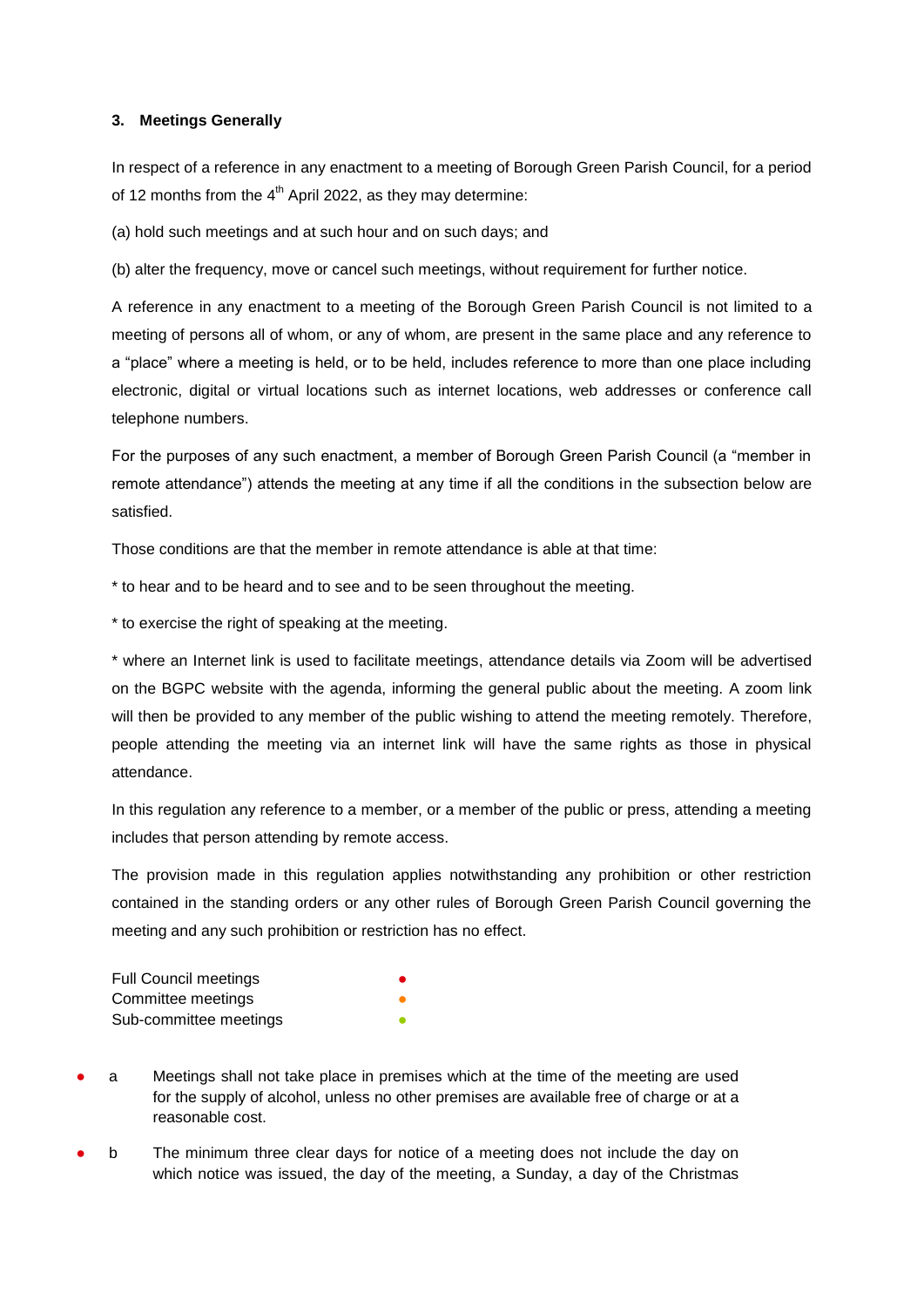break, a day of the Easter break or of a bank holiday or a day appointed for public thanksgiving or mourning.

- c The minimum three clear days' public notice for a meeting does not include the day on which the notice was issued or the day of the meeting unless the meeting is convened at shorter notice.
- ● d Meetings shall be open to the public unless their presence is prejudicial to the public interest by reason of the confidential nature of the business to be transacted or for other special reasons. The public's exclusion from part or all of a meeting shall be by a resolution which shall give reasons for the public's exclusion.
	- e Members of the public may make representations, answer questions and give evidence at a meeting which they are entitled to attend in respect of the business on the agenda.
	- f The period of time designated for public participation at a meeting in accordance with standing order 3(e) shall not exceed thirty (30) minutes unless directed by the chairman of the meeting.
	- g Subject to standing order 3(f), a member of the public shall not speak for more than five (5) minutes.
	- h In accordance with standing order 3(e), a question shall not require a response at the meeting nor start a debate on the question. The chairman of the meeting may direct that a written or oral response be given.
	- i A person shall raise his hand when requesting to speak and stand when speaking (except when a person has a disability or is likely to suffer discomfort). The chairman of the meeting may at any time permit a person to be seated when speaking.
	- j A person who speaks at a meeting shall direct his comments to the chairman of the meeting.
	- k Only one person is permitted to speak at a time. If more than one person wants to speak, the chairman of the meeting shall direct the order of speaking.
- ● l Subject to standing order 3(m), a person who attends a meeting is permitted to report on the meeting whilst the meeting is open to the public. To "report" means to film, photograph, make an audio recording of meeting proceedings, use any other means for enabling persons not present to see or hear the meeting as it takes place or later or to report or to provide oral or written commentary about the meeting so that the report or commentary is available as the meeting takes place or later to persons not present.
- ● m A person present at a meeting may not provide an oral report or oral commentary about a meeting as it takes place without permission.
- ● n The press shall be provided with reasonable facilities for the taking of their report of all or part of a meeting at which they are entitled to be present.
- o Subject to standing orders which indicate otherwise, anything authorised or required to be done by, to or before the Chairman of the Council may in his absence be done by, to or before the Vice-Chairman of the Council (if there is one).
- p The Chairman of the Council, if present, shall preside at a meeting. If the Chairman is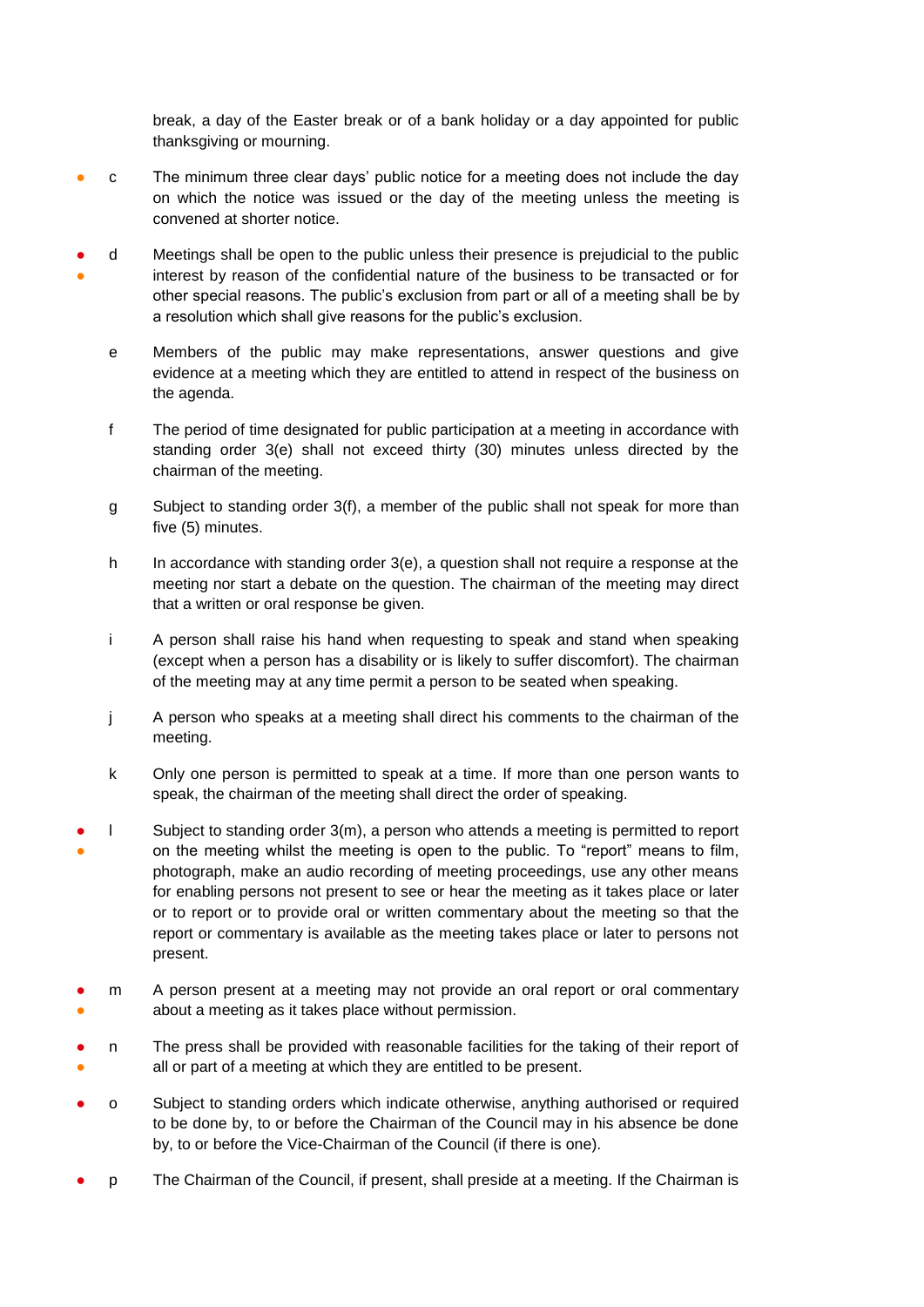absent from a meeting, the Vice-Chairman of the Council (if there is one) if present, shall preside. If both the Chairman and the Vice-Chairman are absent from a meeting, a councillor as chosen by the councillors present at the meeting shall preside at the meeting.

- ● q Subject to a meeting being quorate, all questions at a meeting shall be decided by a majority of the councillors and non-councillors with voting rights present and voting.
- ● ● ● r The chairman of a meeting may give an original vote on any matter put to the vote, and in the case of an equality of votes may exercise his casting vote whether or not he gave an original vote.

*See standing orders 5(h) and (i) for the different rules that apply in the election of the Chairman of the Council at the annual meeting of the Council.*

- s Unless standing orders provide otherwise, voting on a question shall be by a show of hands. At the request of a councillor, the voting on any question shall be recorded so as to show whether each councillor present and voting gave his vote for or against that question. Such a request shall be made before moving on to the next item of business on the agenda.
	- t The minutes of a meeting shall include an accurate record of the following:
		- i. the time and place of the meeting;
		- ii. the names of councillors who are present and the names of councillors who are absent;
		- iii. interests that have been declared by councillors and non-councillors with voting rights;
		- iv. the grant of dispensations (if any) to councillors and non-councillors with voting rights;
		- v. whether a councillor or non-councillor with voting rights left the meeting when matters that they held interests in were being considered;
		- vi. if there was a public participation session; and
		- vii. the resolutions made.
- ● ● u A councillor or a non-councillor with voting rights who has a disclosable pecuniary interest or another interest as set out in the Council's code of conduct in a matter being considered at a meeting is subject to statutory limitations or restrictions under the code on his right to participate and vote on that matter.
- v No business may be transacted at a meeting unless at least one-third of the whole number of members of the Council are present and in no case shall the quorum of a meeting be less than three.

*See standing order 4d(viii) for the quorum of a committee or sub-committee meeting.* 

● ● ● w If a meeting is or becomes inquorate no business shall be transacted and the meeting shall be closed. The business on the agenda for the meeting shall be adjourned to another meeting.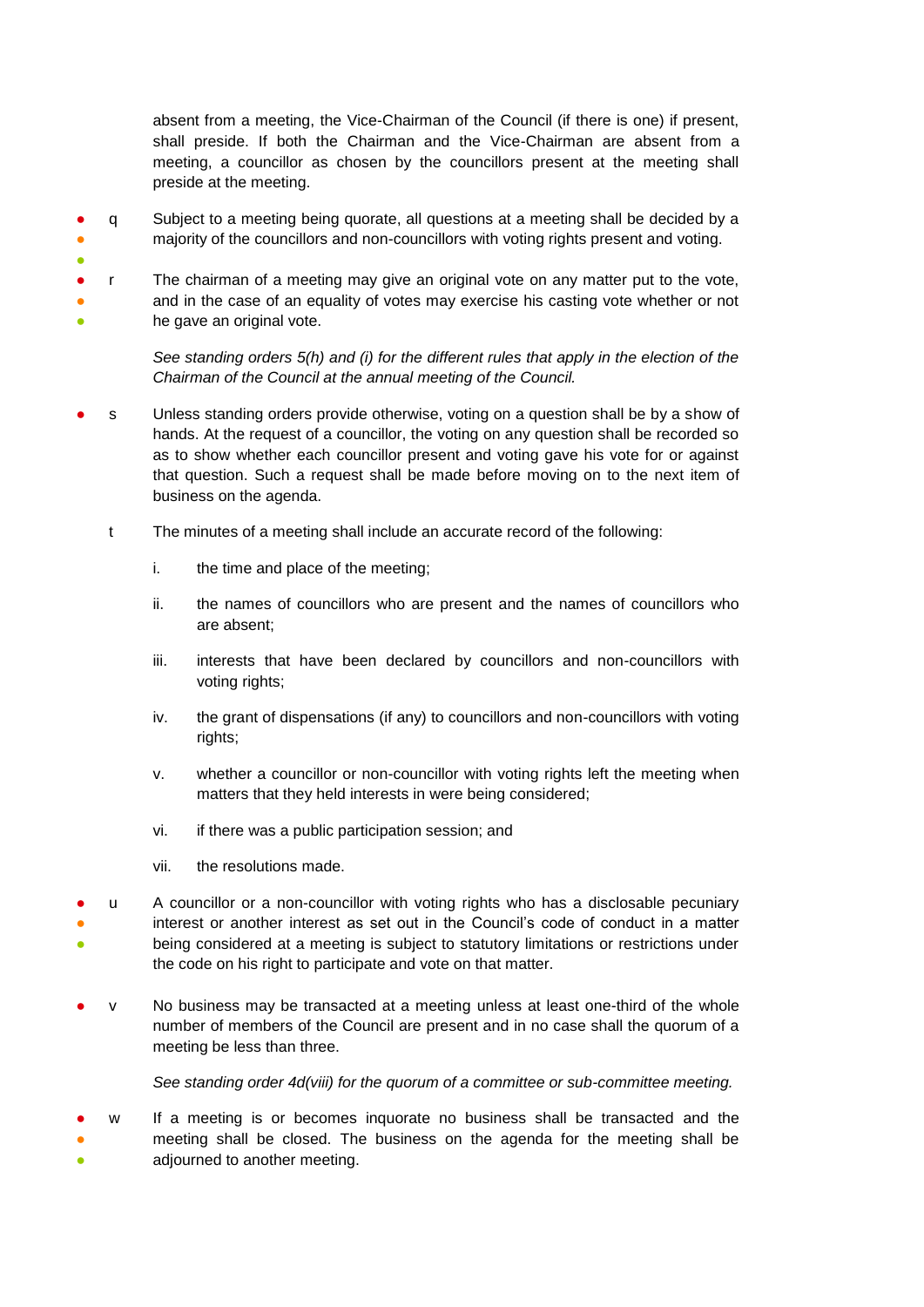- x A meeting shall not exceed a period of three (3) hours, unless extended by the Chairman. At the discretion of the Chairman and with the consent of the other councillors the meeting will be recorded on a device.
- y (i) In accordance with the Local Government Audit & Accountability Act 2014, photographing, recording, broadcasting or transmitting the proceedings of the meeting is permitted by any means, excluding audible commentary which is forbidden. Whilst those attending meetings are deemed to have consented to filming, recording and broadcasting, those exercising the rights to film, record or broadcast must respect the rights of other people under the Data Protection Act 1998. Any person or organisation choosing to film, record or broadcast the meeting is responsible for any claims or other liability from them doing so.

(ii) Meetings will be held with the authority of the Local Authorities and Police and Crime Panels Regulations 2020 No. 392. There will be no period for public consultation but written submissions can be made and will be circulated and discussed.

## **4. Committees and Sub-Committees**

- a Unless the Council determines otherwise, a committee may appoint a sub-committee whose terms of reference and members shall be determined by the committee.
- b The members of a committee may include non-councillors unless it is a committee which regulates and controls the finances of the Council.
- c Unless the Council determines otherwise, all the members of an advisory committee and a subcommittee of the advisory committee may be non-councillors.
- d The Council may appoint standing committees or other committees as may be necessary, and:
	- i. shall determine their terms of reference;
	- ii. shall determine the number and time of the ordinary meetings of a standing committee up until the date of the next annual meeting of the Council;
	- iii. shall permit a committee, other than in respect of the ordinary meetings of a committee, to determine the number and time of its meetings;
	- iv. shall, subject to standing orders 4(b) and (c), appoint and determine the terms of office of members of such a committee;
	- v. may, subject to standing orders 4(b) and (c), appoint and determine the terms of office of the substitute members to a committee whose role is to replace the ordinary members at a meeting of a committee if the ordinary members of the committee confirm to the Proper Officer three (3) days before the meeting that they are unable to attend;
	- vi. shall, after it has appointed the members of a standing committee, appoint the chairman of the standing committee;
	- vii. shall permit a committee other than a standing committee, to appoint its own chairman at the first meeting of the committee;
	- viii. shall determine the place, notice requirements and quorum for a meeting of a committee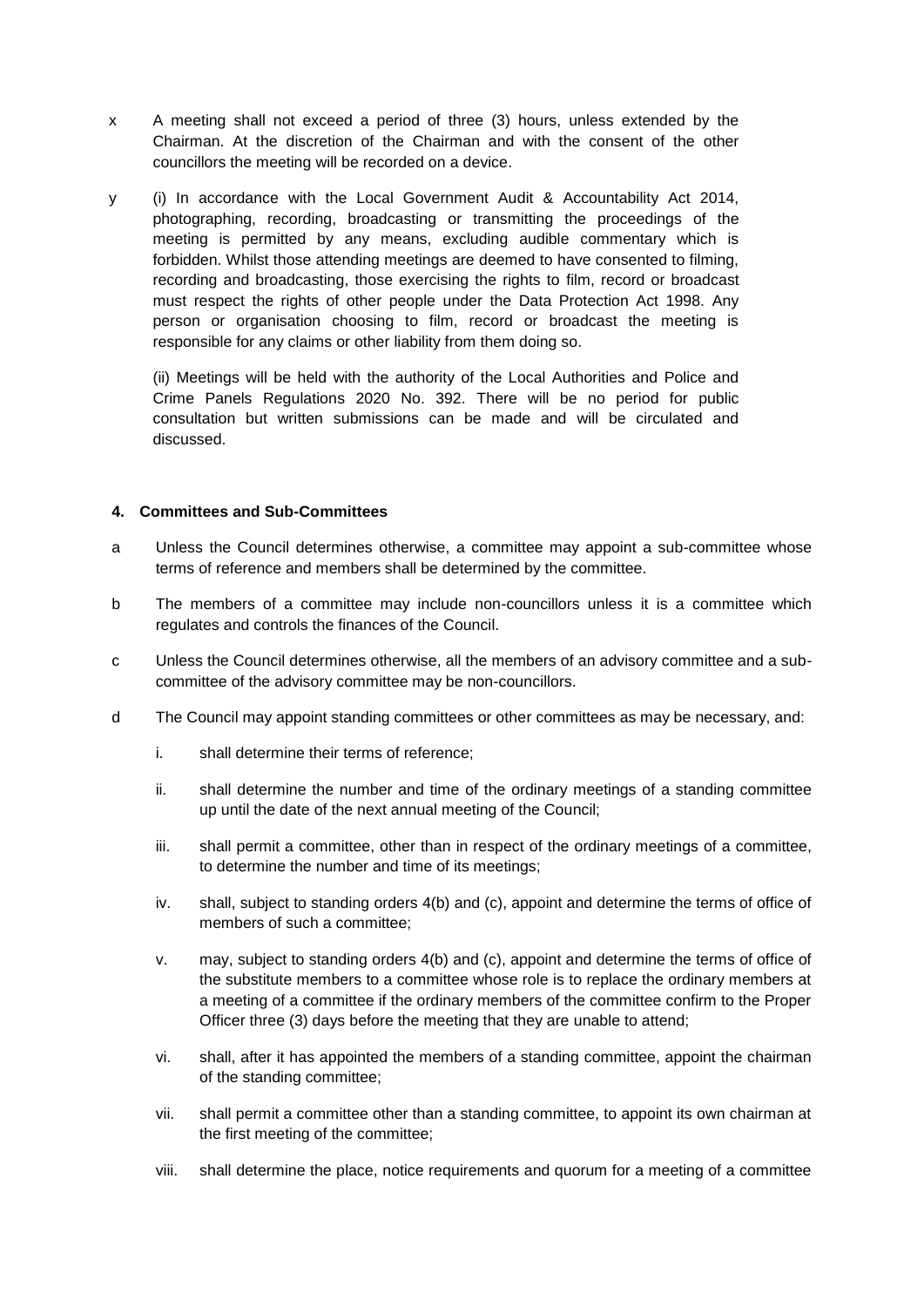and a sub-committee which, in both cases, shall be no less than three;

- ix. shall determine if the public may participate at a meeting of a committee;
- x. shall determine if the public and press are permitted to attend the meetings of a subcommittee and also the advance public notice requirements, if any, required for the meetings of a sub-committee;
- xi. shall determine if the public may participate at a meeting of a sub-committee that they are permitted to attend; and
- xii. may dissolve a committee or a sub-committee.

# **5. Ordinary Council Meetings**

Where an appointment would otherwise be made or require to be made at an annual meeting of Borough Green Parish Council, such appointment continues until the next annual meeting of the authority or until such time as that Borough Green Parish Council may determine.

Any reference to being "present" at a meeting includes being present through remote attendance;

Any reference to a "place" where a meeting is held, or to be held, includes reference to more than one place including electronic, digital or virtual locations such as internet locations, web addresses or conference call telephone numbers;

- a In an election year, the annual meeting of the Council shall be held on or within 14 days following the day on which the councillors elected take office.
- b In a year which is not an election year, the annual meeting of the Council shall be held on such day in May as the Council decides.
- c If no other time is fixed, the annual meeting of the Council shall take place at 8.00pm.
- d In addition to the annual meeting of the Council, at least three other ordinary meetings shall be held in each year on such dates and times as the Council decides.
- e The first business conducted at the annual meeting of the Council shall be the election of the Chairman and Vice-Chairman of the Council.
- f The Chairman of the Council, unless he has resigned or becomes disqualified, shall continue in office and preside at the annual meeting until his successor is elected at the next annual meeting of the Council.
- g The Vice-Chairman of the Council, unless he resigns or becomes disqualified, shall hold office until immediately after the election of the Chairman of the Council at the next annual meeting of the Council.
- h In an election year, if the current Chairman of the Council has not been re-elected as a member of the Council, he shall preside at the annual meeting until a successor Chairman of the Council has been elected. The current Chairman of the Council shall not have an original vote in respect of the election of the new Chairman of the Council but shall give a casting vote in the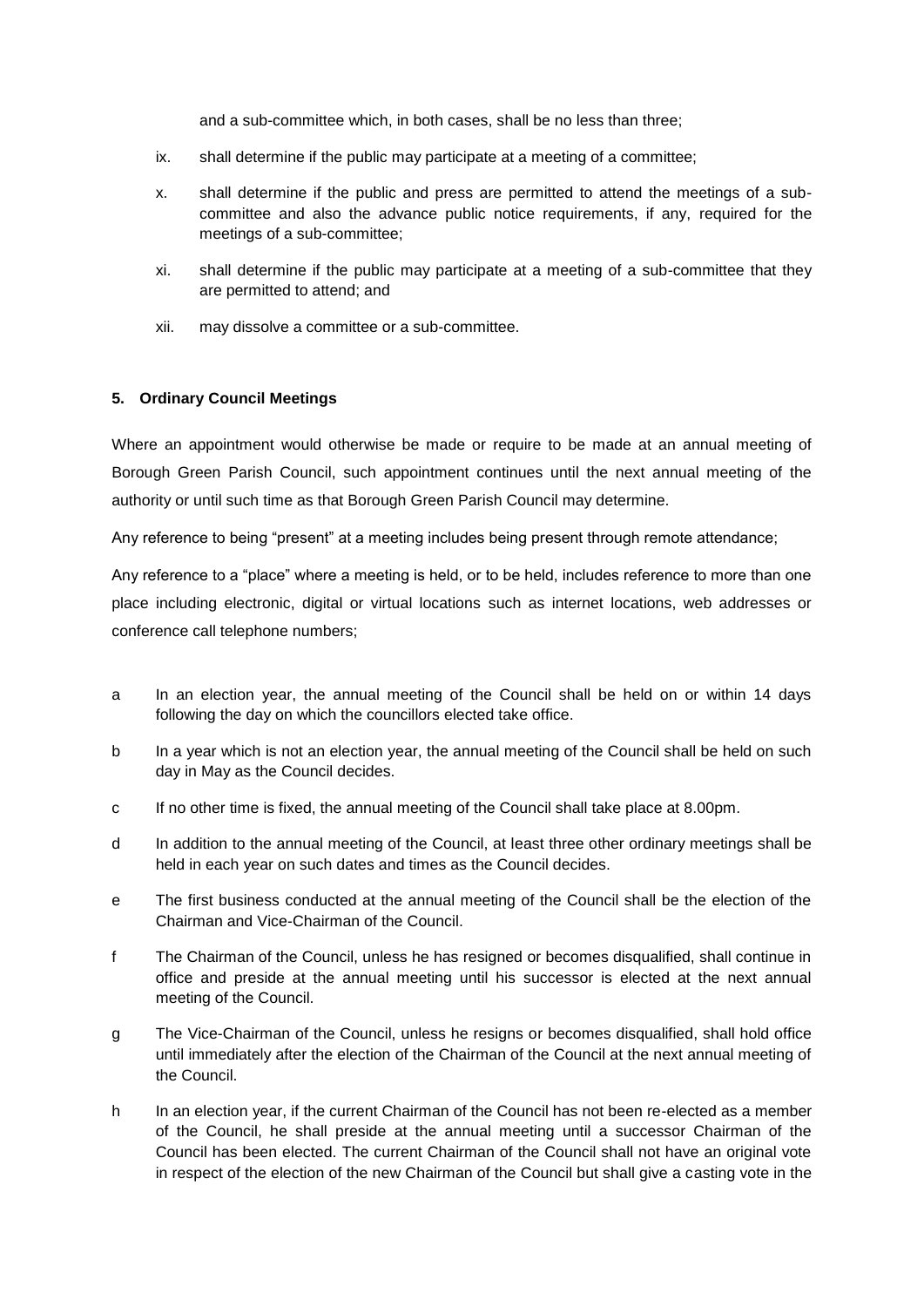case of an equality of votes.

- i In an election year, if the current Chairman of the Council has been re-elected as a member of the Council, he shall preside at the annual meeting until a new Chairman of the Council has been elected. He may exercise an original vote in respect of the election of the new Chairman of the Council and shall give a casting vote in the case of an equality of votes.
- j Following the election of the Chairman of the Council and Vice-Chairman of the Council at the annual meeting, the business shall include:
	- i. In an election year, delivery by the Chairman of the Council and councillors of their acceptance of office forms unless the Council resolves for this to be done at a later date. In a year which is not an election year, delivery by the Chairman of the Council of his acceptance of office form unless the Council resolves for this to be done at a later date;
	- ii. Confirmation of the accuracy of the minutes of the last meeting of the Council;
	- iii. Receipt of the minutes of the last meeting of a committee;
	- iv. Consideration of the recommendations made by a committee;
	- v. Review of delegation arrangements to committees, sub-committees, staff and other local authorities;
	- vi. Review of the terms of reference for committees;
	- vii. Appointment of members to existing committees;
	- viii. Appointment of any new committees in accordance with standing order 4;
	- ix. Review and adoption of appropriate standing orders and financial regulations;
	- x. Review of arrangements (including legal agreements) with other local authorities, not-forprofit bodies and businesses.
	- xi. Review of representation on or work with external bodies and arrangements for reporting back;
	- xii. In an election year, to make arrangements with a view to the Council becoming eligible to exercise the general power of competence in the future;
	- xiii. Review of inventory of land and other assets including buildings and office equipment;
	- xiv. Confirmation of arrangements for insurance cover in respect of all insurable risks;
	- xv. Review of the Council's and/or staff subscriptions to other bodies;
	- xvi. Review of the Council's complaints procedure;
	- xvii. Review of the Council's policies, procedures and practices in respect of its obligations under freedom of information and data protection legislation (*see also standing orders 11, 20 and 21*);
	- xviii. Review of the Council's policy for dealing with the press/media;
	- xix. Review of the Council's employment policies and procedures;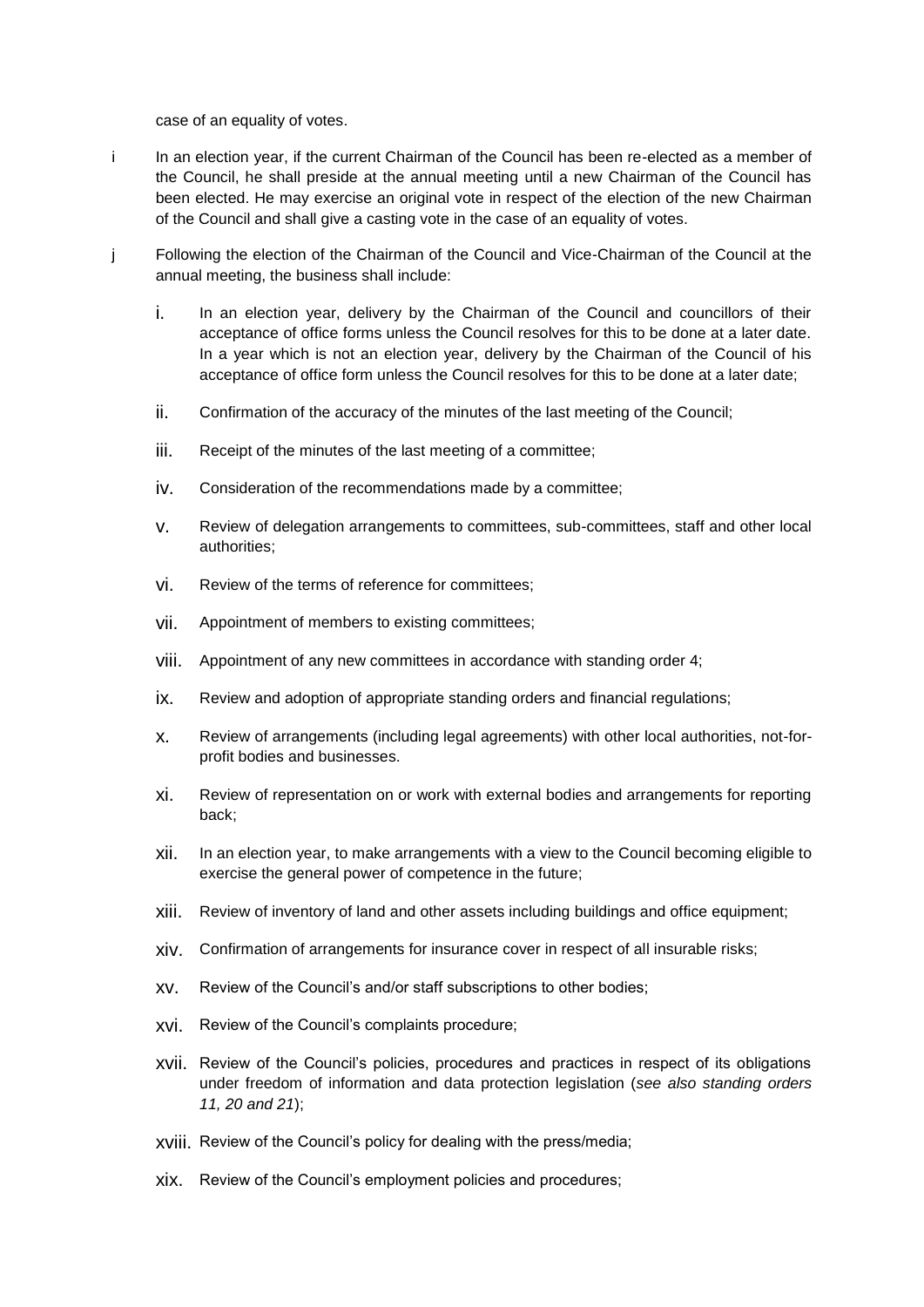- xx. Review of the Council's expenditure incurred under s.137 of the Local Government Act 1972 or the general power of competence.
- xxi. Determining the time and place of ordinary meetings of the Council up to and including the next annual meeting of the Council.

# **6. Extraordinary Meetings of the Council, Committees and Sub-Committees**

- a The Chairman of the Council may convene an extraordinary meeting of the Council at any time.
- b If the Chairman of the Council does not call an extraordinary meeting of the Council within seven days of having been requested in writing to do so by two councillors, any two councillors may convene an extraordinary meeting of the Council. The public notice giving the time, place and agenda for such a meeting shall be signed by the two councillors.
- c The chairman of a committee [or a sub-committee] may convene an extraordinary meeting of the committee [or the sub-committee] at any time.
- d If the chairman of a committee [or a sub-committee] does not call an extraordinary meeting within seven (7) days of having been requested to do so by two (2) members of the committee [or the sub-committee], any two (2) members of the committee [or the sub-committee] may convene an extraordinary meeting of the committee [or a sub-committee].

#### **7. Previous Resolutions**

- a A resolution shall not be reversed within six months except either by a special motion, which requires written notice by at least ( 2 ) councillors to be given to the Proper Officer in accordance with standing order 9, or by a motion moved in pursuance of the recommendation of a committee or a sub-committee.
- b When a motion moved pursuant to standing order 7(a) has been disposed of, no similar motion may be moved for a further six months.

#### **8. Voting on Appointments**

a Where more than two persons have been nominated for a position to be filled by the Council and none of those persons has received an absolute majority of votes in their favour, the name of the person having the least number of votes shall be struck off the list and a fresh vote taken. This process shall continue until a majority of votes is given in favour of one person. A tie in votes may be settled by the casting vote exercisable by the chairman of the meeting.

#### **9. Motions for a Meeting that Require Written Notice to the Proper Officer**

- a A motion shall relate to the responsibilities of the meeting for which it is tabled and in any event shall relate to the performance of the Council's statutory functions, powers and obligations or an issue which specifically affects the Council's area or its residents.
- b No motion may be moved at a meeting unless it is on the agenda and the mover has given written notice of its wording to the Proper Officer at least three (3) clear days before the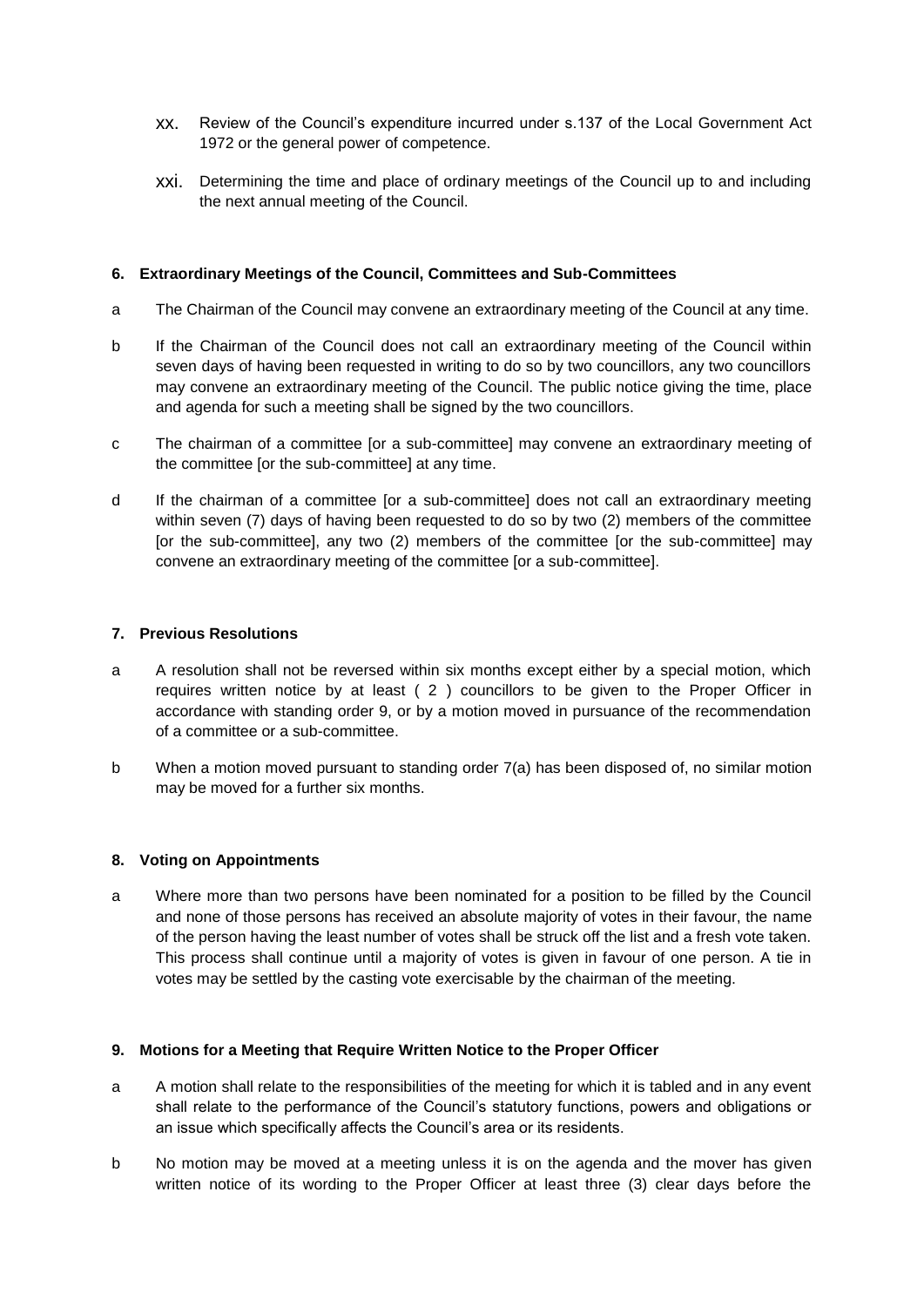meeting. Clear days do not include the day of the notice or the day of the meeting.

- c The Proper Officer may, before including a motion on the agenda received in accordance with standing order 9(b), correct obvious grammatical or typographical errors in the wording of the motion.
- d If the Proper Officer considers the wording of a motion received in accordance with standing order 9(b) is not clear in meaning, the motion shall be rejected until the mover of the motion resubmits it, so that it can be understood, in writing, to the Proper Officer at least three (3) clear days before the meeting.
- e If the wording or subject of a proposed motion is considered improper, the Proper Officer shall consult with the chairman of the forthcoming meeting or, as the case may be, the councillors who have convened the meeting, to consider whether the motion shall be included in the agenda or rejected.
- f The decision of the Proper Officer as to whether or not to include the motion on the agenda shall be final.
- g Motions received shall be recorded and numbered in the order that they are received.
- h Motions rejected shall be recorded with an explanation by the Proper Officer of the reason for rejection.

## **10. Motions at a Meeting that Do Not Require Written Notice**

- a The following motions may be moved at a meeting without written notice to the Proper Officer:
	- i. to correct an inaccuracy in the draft minutes of a meeting;
	- ii. to move to a vote;
	- iii. to defer consideration of a motion;
	- iv. to refer a motion to a particular committee or sub-committee;
	- v. to appoint a person to preside at a meeting;
	- vi. to change the order of business on the agenda;
	- vii. to proceed to the next business on the agenda;
	- viii. to require a written report;
	- ix. to appoint a committee or sub-committee and their members;
	- x. to extend the time limits for speaking;
	- xi. to exclude the press and public from a meeting in respect of confidential or other information which is prejudicial to the public interest;
	- xii. to not hear further from a councillor or a member of the public;
	- xiii. to exclude a councillor or member of the public for disorderly conduct;
	- xiv. to temporarily suspend the meeting;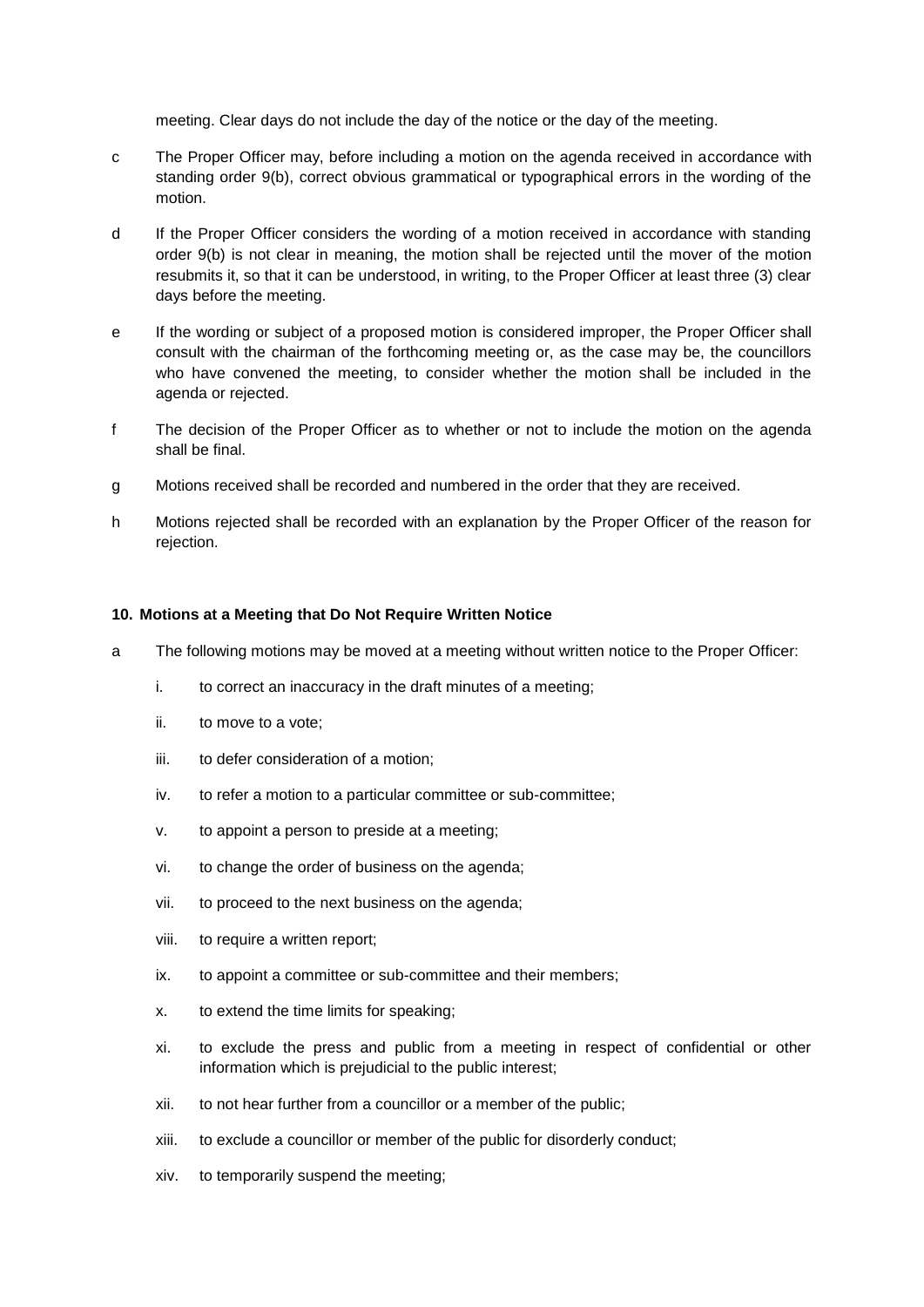- xv. to suspend a particular standing order (unless it reflects mandatory statutory or legal requirements);
- xvi. to adjourn the meeting; or
- xvii. to close the meeting.

## **11. Management of Information**

*See also standing order 20.*

- a The Council shall have in place and keep under review, technical and organisational measures to keep secure information (including personal data) which it holds in paper and electronic form. Such arrangements shall include deciding who has access to personal data and encryption of personal data.
- b The Council shall have in place, and keep under review, policies for the retention and safe destruction of all information (including personal data) which it holds in paper and electronic form. The Council's retention policy shall confirm the period for which information (including personal data) shall be retained or if this is not possible the criteria used to determine that period (e.g. the Limitation Act 1980).
- c The agenda, papers that support the agenda and the minutes of a meeting shall not disclose or otherwise undermine confidential information or personal data without legal justification.
- d Councillors, staff, the Council's contractors and agents shall not disclose confidential information or personal data without legal justification.

#### **12. Draft Minutes**

| <b>Full Council meetings</b> | ● |
|------------------------------|---|
| Committee meetings           | ● |
| Sub-committee meetings       | ● |

- a If the draft minutes of a preceding meeting have been served on councillors with the agenda to attend the meeting at which they are due to be approved for accuracy, they shall be taken as read.
- b There shall be no discussion about the draft minutes of a preceding meeting except in relation to their accuracy. A motion to correct an inaccuracy in the draft minutes shall be moved in accordance with standing order 10(a)(i).
- c The accuracy of draft minutes, including any amendment(s) made to them, shall be confirmed by resolution and shall be signed by the chairman of the meeting and stand as an accurate record of the meeting to which the minutes relate.
- d If the chairman of the meeting does not consider the minutes to be an accurate record of the meeting to which they relate, he shall sign the minutes and include a paragraph in the following terms or to the same effect:

"The chairman of this meeting does not believe that the minutes of the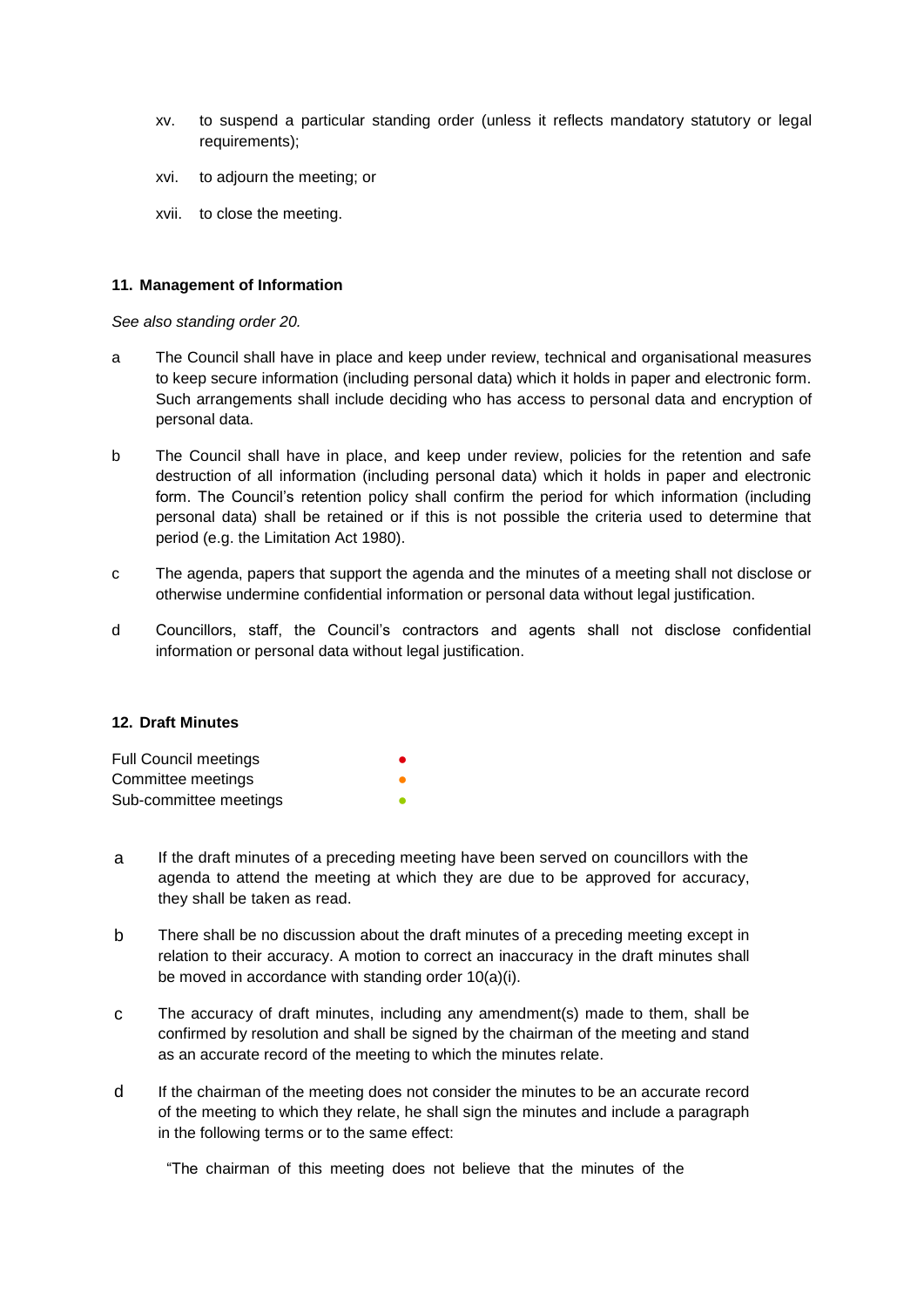meeting of the  $(x)$  held on [date] in respect of  $(x)$  were a correct record but his view was not upheld by the meeting and the minutes are confirmed as an accurate record of the proceedings."

- ● ● e If the Council's gross annual income or expenditure (whichever is higher) does not exceed £25,000, it shall publish draft minutes on a website which is publicly accessible and free of charge not later than one month after the meeting has taken place.
	- f Subject to the publication of draft minutes in accordance with standing order 12(e) and standing order 20(a) and following a resolution which confirms the accuracy of the minutes of a meeting, the draft minutes or recordings of the meeting for which approved minutes exist shall be destroyed.

## **13. Code of Conduct:- Dispensations**

*See also standing order 3(u).* 

- a All councillors and non-councillors with voting rights shall observe the code of conduct adopted by the Council.
- b Unless he has been granted a dispensation, a councillor or non-councillor with voting rights shall withdraw from a meeting when it is considering a matter in which he has a disclosable pecuniary interest. He may return to the meeting after it has considered the matter in which he had the interest.
- c Unless he has been granted a dispensation, a councillor or non-councillor with voting rights shall withdraw from a meeting when it is considering a matter in which he has another interest if so required by the Council's code of conduct. He may return to the meeting after it has considered the matter in which he had the interest.
- d Dispensation requests shall be in writing and submitted to the Proper Officer as soon as possible before the meeting, or failing that, at the start of the meeting for which the dispensation is required.
- e A decision as to whether to grant a dispensation shall be made by the Proper Officer.
- f A dispensation request shall confirm:
	- i. the description and the nature of the disclosable pecuniary interest or other interest to which the request for the dispensation relates;
	- ii. whether the dispensation is required to participate at a meeting in a discussion only or a discussion and a vote;
	- iii. the date of the meeting or the period (not exceeding four years) for which the dispensation is sought; and
	- iv. an explanation as to why the dispensation is sought.
- g Subject to standing orders 13(d) and (f), a dispensation request shall be considered by the Proper Officer at the beginning of the meeting of the Council, or committee or sub-committee for which the dispensation is required.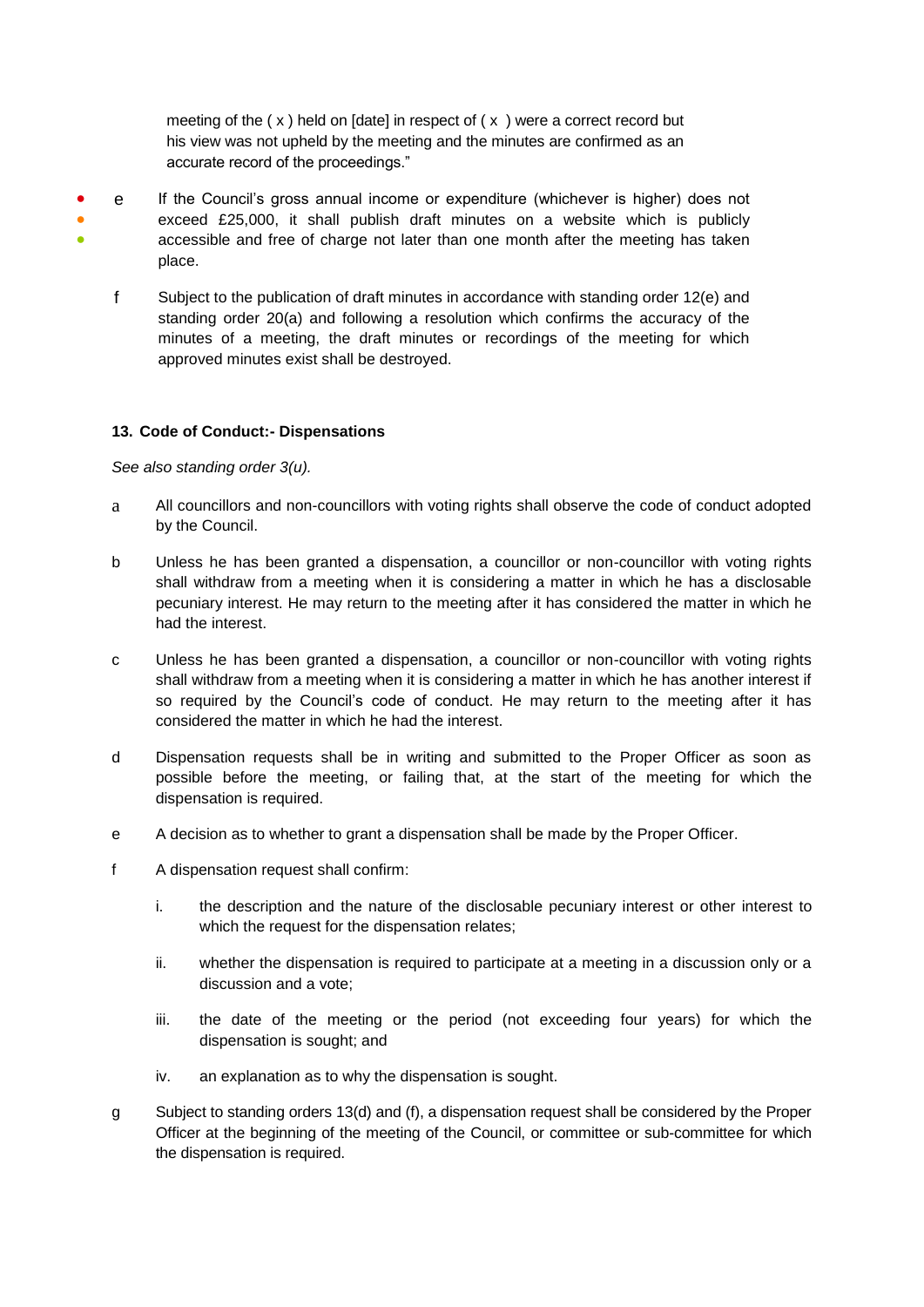- h A dispensation may be granted in accordance with standing order 13(e) if having regard to all relevant circumstances any of the following apply:
	- i. without the dispensation the number of persons prohibited from participating in the particular business would be so great a proportion of the meeting transacting the business as to impede the transaction of the business;
	- ii. granting the dispensation is in the interests of persons living in the Council's area; or
	- iii. it is otherwise appropriate to grant a dispensation.

# **14. Code of Conduct: Complaints**

- a Upon notification by the District or Unitary Council that it is dealing with a complaint that a councillor or non-councillor with voting rights has breached the Council's code of conduct, the Proper Officer shall, subject to standing order 11, report this to the Council.
- b Where the notification in standing order 14(a) relates to a complaint made by the Proper Officer, the Proper Officer shall notify the Chairman of Council of this fact, and the Chairman shall nominate another staff member to assume the duties of the Proper Officer in relation to the complaint until it has been determined and the Council has agreed what action, if any, to take in accordance with standing order 14(d).
- c The Council may:
	- i. provide information or evidence where such disclosure is necessary to investigate the complaint or is a legal requirement;
	- ii. seek information relevant to the complaint from the person or body with statutory responsibility for investigation of the matter;
- d Upon notification by the Borough Council that a councillor or non-councillor with voting rights has breached the Council's code of conduct, the Council shall consider what, if any, action to take. Such action excludes disqualification or suspension from office.
- e A complaint received by the Council will be assessed by the Council and, where applicable, will be referred to TMBC Monitoring Officer.

#### **15. Proper Officer**

- a The Proper Officer shall be either (i) the clerk or (ii) other staff member(s) nominated by the Council to undertake the work of the Proper Officer when the Proper Officer is absent.
- b The Proper Officer shall:
	- i. at least three clear days before a meeting of the council, a committee or a subcommittee,
		- serve on councillors by delivery or post at their residences or by email authenticated in such manner as the Proper Officer thinks fit, a signed summons confirming the time, place and the agenda (provided the councillor has consented to service by email), and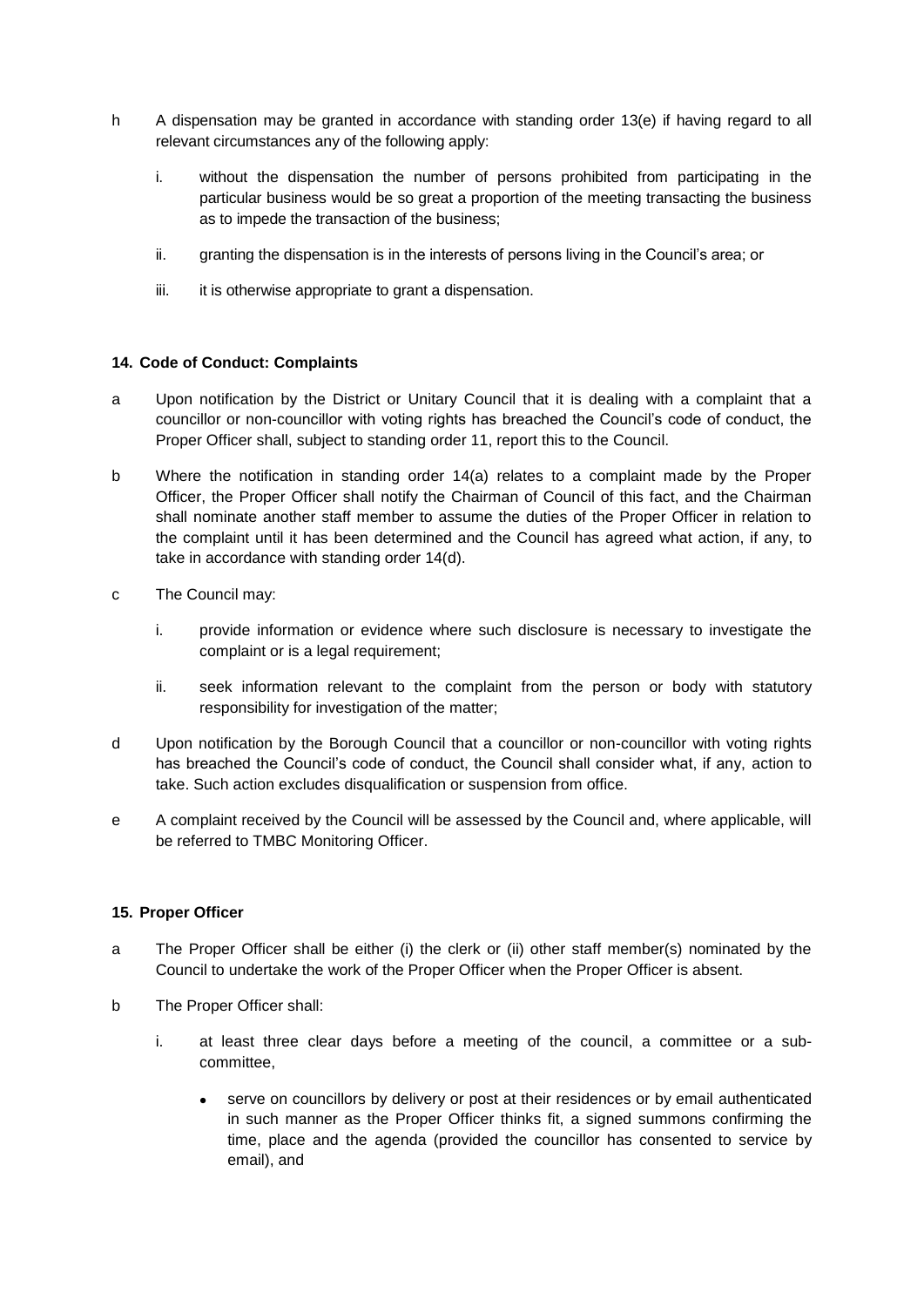Provide, in a conspicuous place, public notice of the time, place and agenda (provided that the public notice with agenda of an extraordinary meeting of the Council convened by councillors is signed by them).

*See standing order 3(b) for the meaning of clear days for a meeting of a full council and standing order 3(c) for the meaning of clear days for a meeting of a committee;*

- ii. subject to standing order 9, include on the agenda all motions in the order received unless a councillor has given written notice at least three (3) days before the meeting confirming his withdrawal of it;
- iii. convene a meeting of the Council for the election of a new Chairman of the Council, occasioned by a casual vacancy in his office;
- iv. facilitate inspection of the minute book by local government electors;
- v. receive and retain copies of byelaws made by other local authorities;
- vi. hold acceptance of office forms from councillors;
- vii. hold a copy of every councillor's register of interests;
- viii. assist with responding to requests made under freedom of information legislation and rights exercisable under data protection legislation, in accordance with the Council's relevant policies and procedures;
- ix. liaise, as appropriate, with the Council's Data Protection Officer (if there is one);
- x. receive and send general correspondence and notices on behalf of the Council except where there is a resolution to the contrary;
- xi. assist in the organisation of, storage of, access to, security of and destruction of information held by the Council in paper and electronic form subject to the requirements of data protection and freedom of information legislation and other legitimate requirements (e.g. the Limitation Act 1980);
- xii. arrange for legal deeds to be executed; (*see also standing order 23);*
- xiii. arrange or manage the prompt authorisation, approval, and instruction regarding any payments to be made by the Council in accordance with its financial regulations;
- xiv. record every planning application notified to the Council and the Council's response to the local planning authority in a book for such purpose;
- xv. refer a planning application received by the Council to the Chairman or in his absence Vice-Chairman of the Planning Committee within two working days of receipt to facilitate an extraordinary meeting if the nature of a planning application requires consideration before the next ordinary meeting of the Council;
- xvi. manage access to information about the Council via the publication scheme.

#### **16. RFO: Responsible Financial Officer**

a The Council shall appoint appropriate staff member(s) to undertake the work of the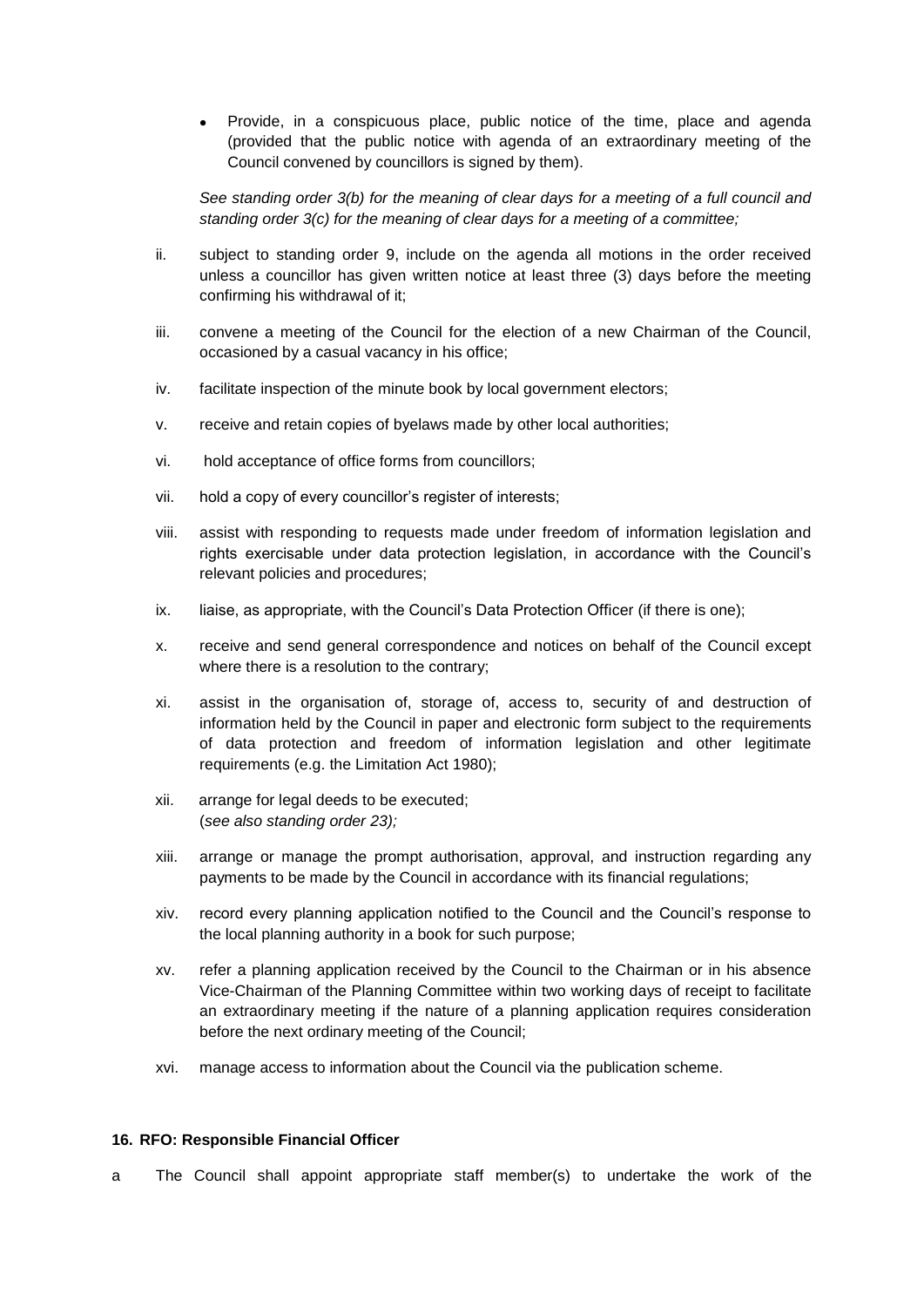Responsible Financial Officer when the Responsible Financial Officer is absent.

### **17. Accounts and Accounting Statements**

- a "Proper practices" in standing orders refer to the most recent version of "Governance and Accountability for Local Councils – a Practitioners' Guide".
- b All payments by the Council shall be authorised, approved and paid in accordance with the law, proper practices and the Council's financial regulations.
- c The Responsible Financial Officer shall supply to each councillor as soon as practicable after 30 June, 30 September and 31 December in each year a statement to summarise:
	- i. the Council's receipts and payments (or income and expenditure) for each quarter;
	- ii. the Council's aggregate receipts and payments (or income and expenditure) for the year to date;
	- iii. the balances held at the end of the quarter being reported and

which includes a comparison with the budget for the financial year and highlights any actual or potential overspends.

- d As soon as possible after the financial year end at 31 March, the Responsible Financial Officer shall provide:
	- i. each councillor with a statement summarising the Council's receipts and payments for the last quarter and the year to date for information; and
	- ii. to the Council the accounting statements for the year in the form of Section 2 of the annual governance and accountability return, as required by proper practices, for consideration and approval.
- e The year-end accounting statements shall be prepared in accordance with proper practices and apply the form of accounts determined by the Council receipts and payments, for the year to 31 March. A completed draft annual governance and accountability return shall be presented to all councillors at least 14 days prior to anticipated approval by the Council. The annual governance and accountability return of the Council, which is subject to external audit, including the annual governance statement, shall be presented to the Council for consideration and formal approval before 30 June.

# **18. Financial Controls and Procurement**

- a. The Council shall consider and approve financial regulations drawn up by the Responsible Financial Officer, which shall include detailed arrangements in respect of the following:
	- i. the keeping of accounting records and systems of internal controls;
	- ii. the assessment and management of financial risks faced by the Council;
	- iii. the work of the independent internal auditor in accordance with proper practices and the receipt of regular reports from the internal auditor, which shall be required at least annually;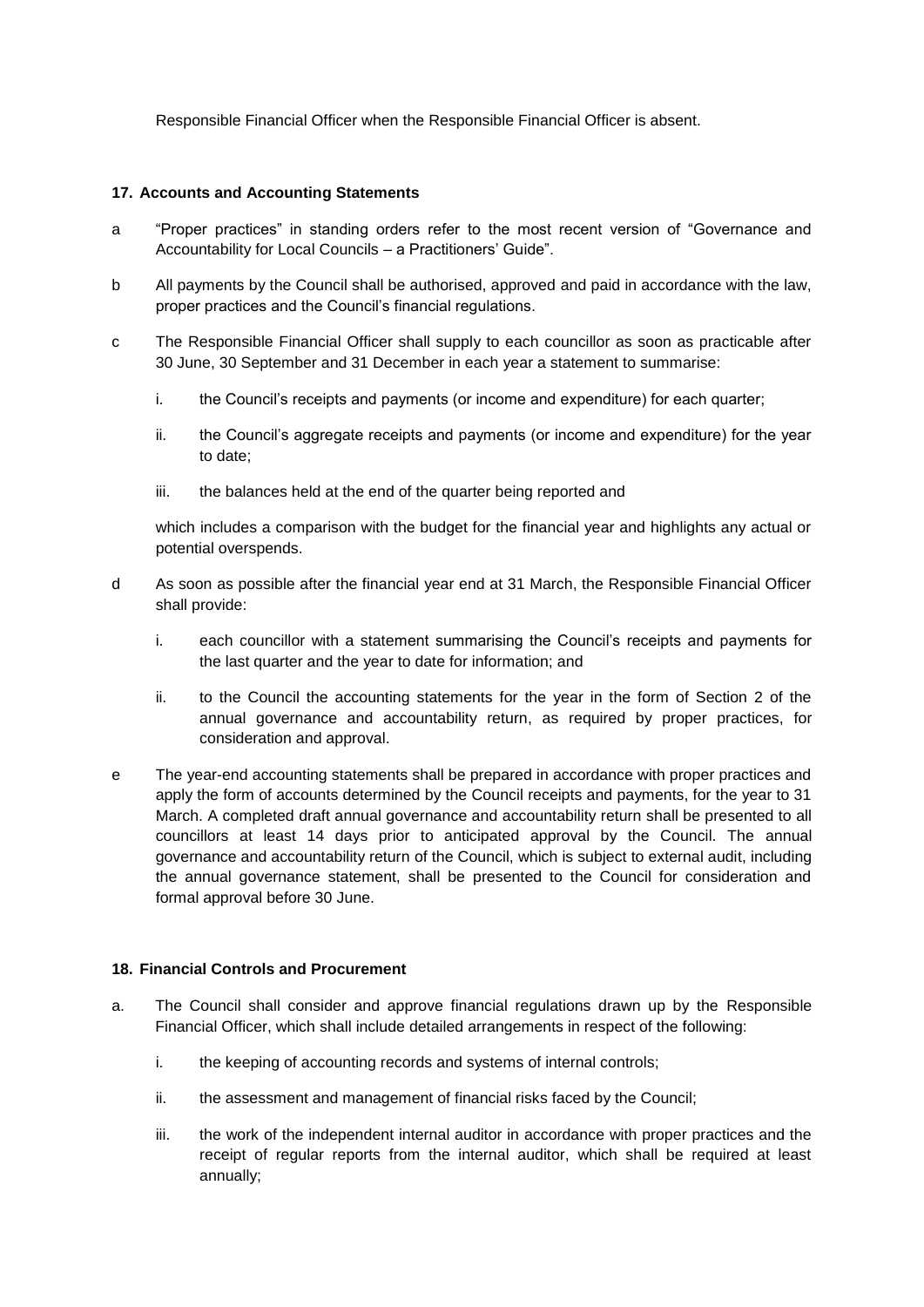- iv. the inspection and copying by councillors and local electors of the Council's accounts and/or orders of payments; and
- v. whether contracts with an estimated value below £25,000 due to special circumstances are exempt from a tendering process or procurement exercise.
- b. Financial regulations shall be reviewed regularly and annually for fitness of purpose.
- c. A public contract regulated by the Public Contracts Regulations 2015 with an estimated value in excess of £25,000 but less than the relevant thresholds in standing order 18(f) is subject to Regulations 109-114 of the Public Contracts Regulations 2015 which include a requirement on the Council to advertise the contract opportunity on the Contracts Finder website regardless of what other means it uses to advertise the opportunity unless it proposes to use an existing list of approved suppliers (framework agreement)".
- d. Subject to additional requirements in the financial regulations of the Council, the tender process for contracts for the supply of goods, materials, services or the execution of works shall include, as a minimum, the following steps:
	- i. a specification for the goods, materials, services or the execution of works shall be drawn up;
	- ii. an invitation to tender shall be drawn up to confirm (i) the Council's specification (ii) the time, date and address for the submission of tenders (iii) the date of the Council's written response to the tender and (iv) the prohibition on prospective contractors contacting councillors or staff to encourage or support their tender outside the prescribed process;
	- iii. the invitation to tender shall be advertised in a local newspaper and in any other manner that is appropriate;
	- iv. tenders are to be submitted in writing in a sealed marked envelope addressed to the Proper Officer;
	- v. tenders shall be opened by the Proper Officer in the presence of at least one councillor after the deadline for submission of tenders has passed;
	- vi. tenders are to be reported to and considered by the appropriate meeting of the Council or a committee or sub-committee with delegated responsibility.
	- vii. Other than the winning tender all other tenders will be held in confidence.
- e. Neither the Council, nor a committee or a sub-committee with delegated responsibility for considering tenders, is bound to accept the lowest value tender.
- f. A public contract regulated by the Public Contracts Regulations 2015 with an estimated value in excess of £181,302 for a public service or supply contract or in excess of £4,551,413 for a public works contract (or other thresholds determined by UK legislation) shall comply with the relevant procurement procedures and other requirements in the Public Contracts Regulations 2015 which include advertising the contract opportunity on the Contracts Finder website and in OJEU.
- g. A public contract in connection with the supply of gas, heat, electricity, drinking water, transport services, or postal services to the public; or the provision of a port or airport; or the exploration for or extraction of gas, oil or solid fuel with an estimated value in excess of £363,424 for a supply, services or design contract; or in excess of £4,551,413 for a works contract; or £820,370 for a social and other specific services contract (or other thresholds determined by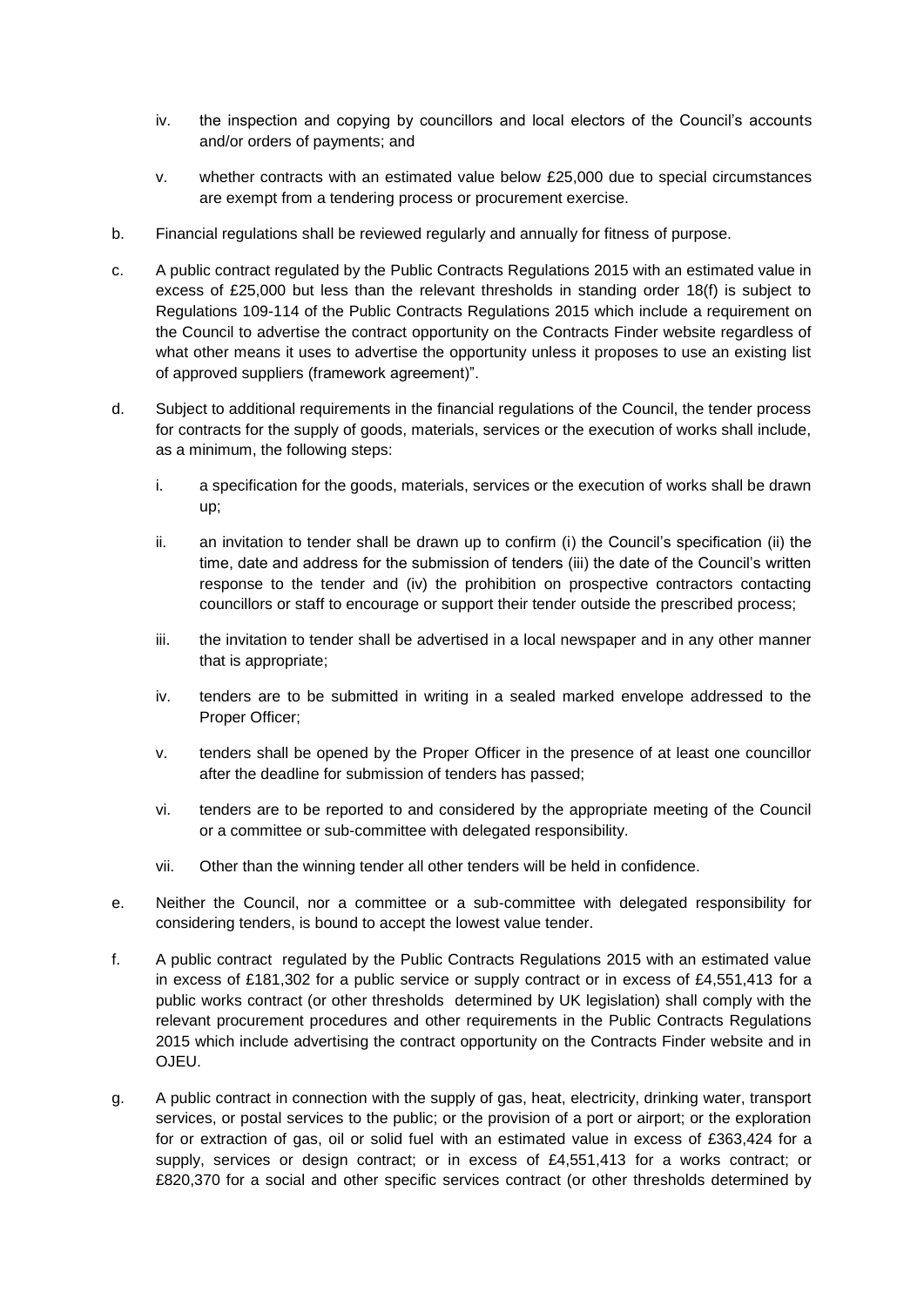UK legislation) shall comply with the relevant procurement procedures and other requirements in the Utilities Contracts Regulations 2016.

# **19. Handling Staff Matters**

- a A matter personal to a member of staff that is being considered by a meeting of Council or subcommittee is subject to standing order 11.
- b Subject to the Council's policy regarding absences from work, the Council's most senior member of staff shall notify the chairman of Council or, if he is not available, the vice-chairman of absence occasioned by illness or other reason and that person shall report such absence to the Council or sub-committee at its next meeting.
- c The chairman of the Council or in his absence, the vice-chairman shall upon a resolution conduct a review of the performance and annual appraisal of the work of members of staff. The reviews and appraisal shall be reported in writing and are subject to approval by resolution by the Council.
- d Subject to the Council's policy regarding the handling of grievance matters, the Council's most senior member of staff shall contact the chairman of the Council or in his absence, the vicechairman in respect of an informal or formal grievance matter, and this matter shall be reported back and progressed by resolution of the Council.
- e Subject to the Council's policy regarding the handling of grievance matters, if an informal or formal grievance matter raised by a member of staff relates to the chairman or vice-chairman of the Council or sub-committee, this shall be communicated to another member of the Council or sub-comittee, which shall be reported back and progressed by resolution of the Council.
- f Any persons responsible for all or part of the management of staff shall treat as confidential the written records of all meetings relating to their performance, capabilities, grievance or disciplinary matters.
- g In accordance with standing order 11(a), persons with line management responsibilities shall have access to staff records referred to in standing order 19(f).

#### **20. Responsibilities to Provide Information**

*See also standing order 21.*

- a In accordance with freedom of information legislation, the Council shall publish information in accordance with its publication scheme and respond to requests for information held by the Council.
- b. *If gross annual income or expenditure (whichever is the higher) exceeds £200,000* The Council, shall publish information in accordance with the requirements of the Local Government (Transparency Requirements) (England) Regulations 2015.

# **21. Responsibilities Under Data Protection Legislation**

*See also standing order 11.*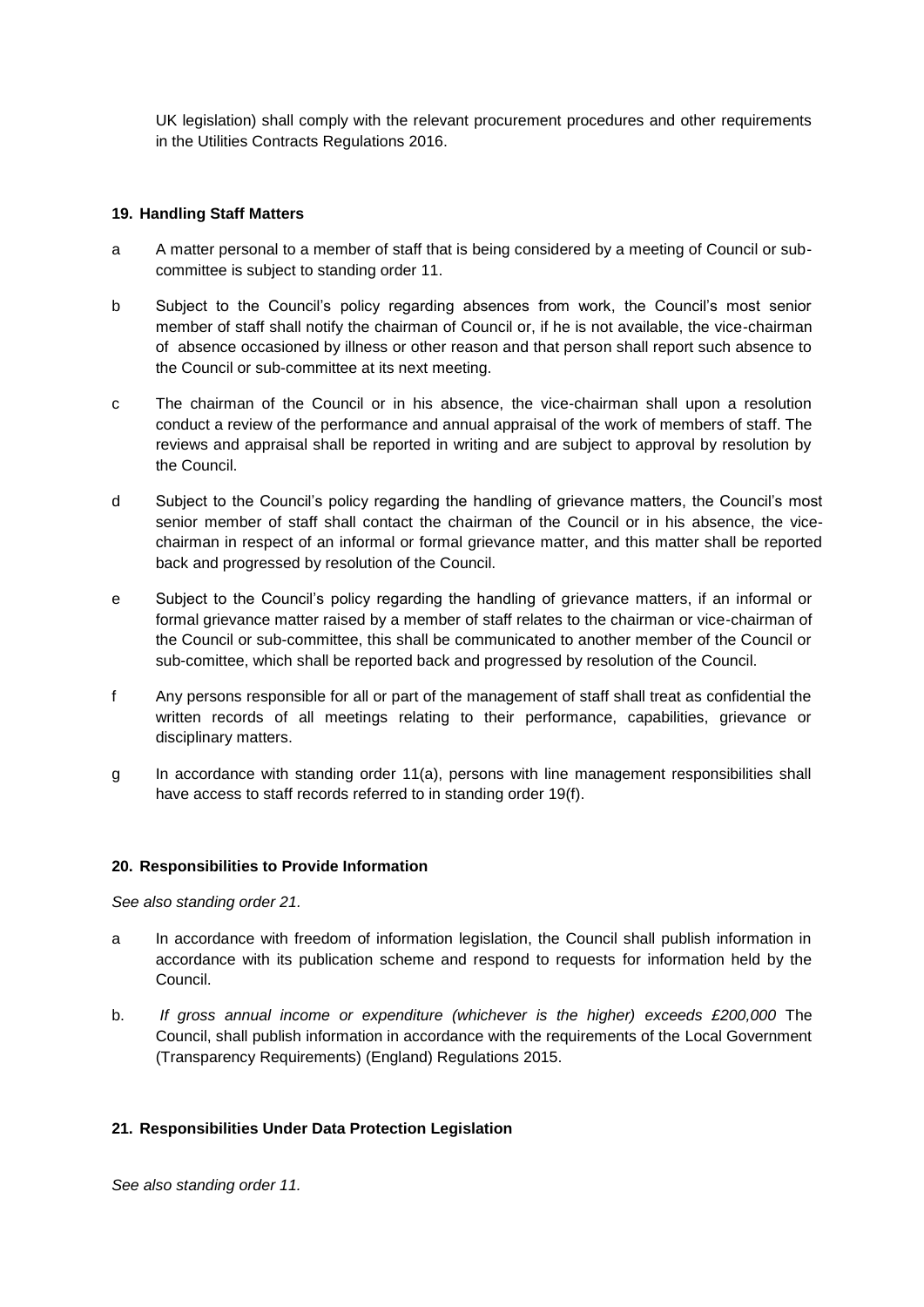- a The Council may appoint a Data Protection Officer.
- b The Council shall have policies and procedures in place to respond to an individual exercising statutory rights concerning his personal data.
- c The Council shall have a written policy in place for responding to and managing a personal data breach.
- d The Council shall keep a record of all personal data breaches comprising the facts relating to the personal data breach, its effects and the remedial action taken.
- e The Council shall ensure that information communicated in its privacy notice(s) is in an easily accessible and available form and kept up to date.
- f The Council shall maintain a written record of its processing activities.

## **22. Relations with the Press/Media**

a Requests from the press or other media for an oral or written comment or statement from the Council, its councillors or staff shall be handled in accordance with the Council's policy in respect of dealing with the press and/or other media.

## **23. Execution and Sealing of Legal Deeds**

*See also standing orders 15(b)(xii) and (xvii).*

- a A legal deed shall not be executed on behalf of the Council unless authorised by a resolution.
- b [Subject to standing order 23(a), any two councillors may sign, on behalf of the Council, any deed required by law and the Proper Officer shall witness their signatures.]

# **24. Communicating with Borough and County Councillors**

- a An invitation to attend a meeting of the Council shall be sent, together with the agenda, to the ward councillor(s) of the Borough and County Council representing the area of the Council.
- b Unless the Council determines otherwise, a copy of each letter sent to the Borough and County Council shall be sent to the ward councillor(s) representing the area of the Council.

#### **25. Resrictions on Councillor Activities**

- a. Unless duly authorised no councillor shall:
	- i. inspect any land and/or premises which the Council has a right or duty to inspect; or
	- ii. issue orders, instructions or directions.